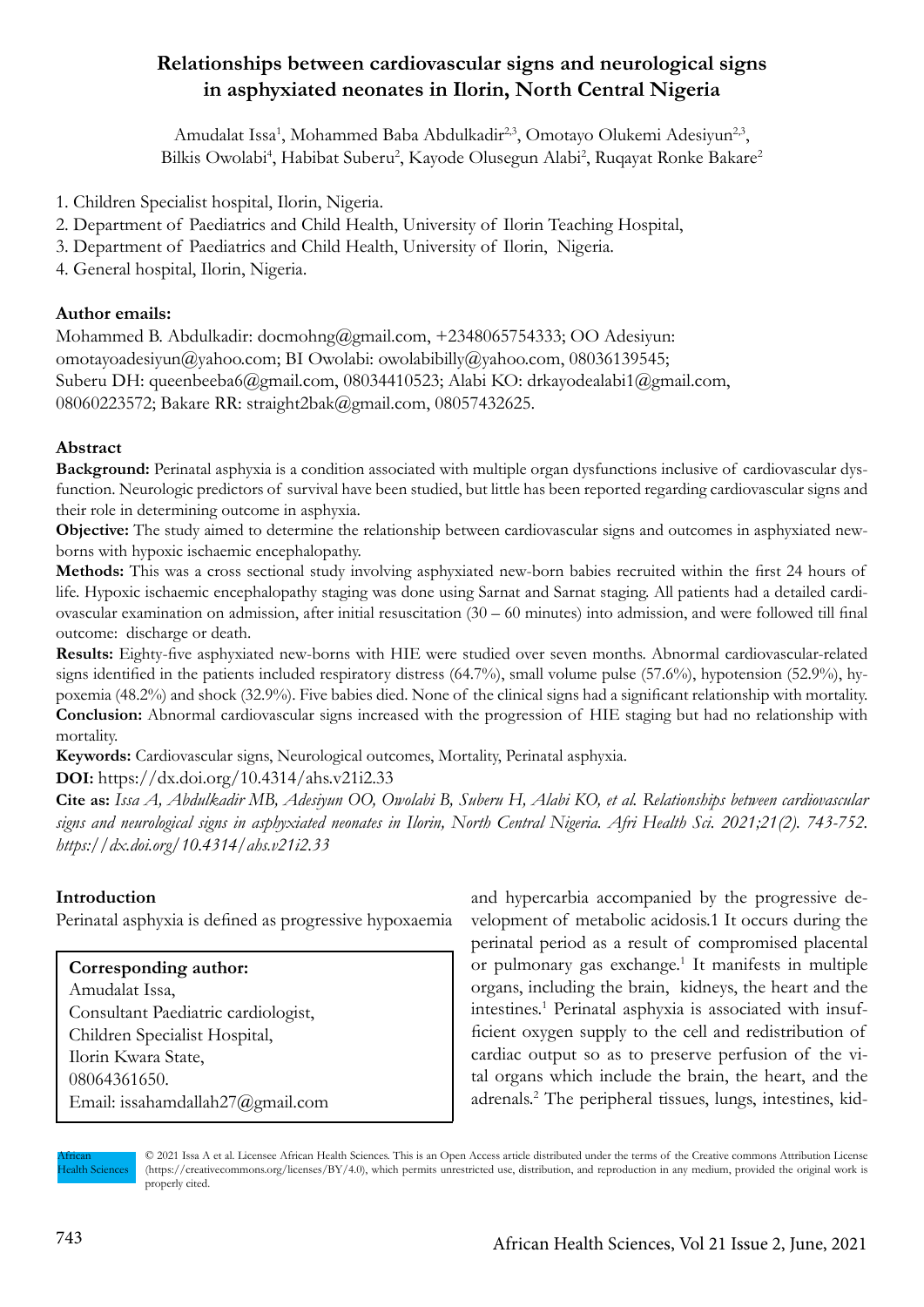neys and other organs are hypo-perfused, in order to favour the vital organs.<sup>3</sup> However, when the hypoxic ischaemic process becomes severe and prolonged, the vital organs are also affected.<sup>4</sup> Hypoxic ischaemic encephalopathy (HIE) is the term commonly used to describe the neurological syndrome that occurs following severe perinatal asphyxia.<sup>1</sup> Hypoxic ischaemic encephalopathy represents the more severe end of the spectrum of organ affection in perinatal asphyxia, with central nervous system (CNS) complications manifesting later on in life as seizure disorders, cerebral palsy and mental retardation.<sup>6</sup>

Perinatal asphyxia is a common neonatal problem that contributes significantly to morbidity and mortality occurring in 1.5/1000 live births in high income countries.5 Higher incidences are generally reported in low income countries.<sup>6</sup> In Nigeria, West and Opara<sup>7</sup>, in a study of 630 neonates admitted over a nine-month period into a Special Care Baby Unit in Port Harcourt reported the incidence of perinatal asphyxia as 24.9%.<sup>7</sup> A number of studies have been conducted on complications following perinatal asphyxia, especially neurological complications.8 Less studied is the cardiac injury as part of the asphyxia syndrome, with a reported incidence of  $22.5\%$  to  $73.3\%$  in some studies.<sup>9,10</sup> Few studies have described abnormal cardiovascular signs and their relationship with survival in new-borns with hypoxic ischaemic encephalopathy especially in low income countries where they may be the only pointer to myocardial dysfunction. Thus, the present study was conducted to evaluate cardiac dysfunction in perinatal asphyxia using cardiovascular signs. The study also sought to determine the effect of cardiac dysfunction on mortality.

#### **Material and methods**

This was a cross sectional study in the neonatal unit of the University of Ilorin Teaching Hospital between January and July 2017. The hospital new-born unit serves as a referral centre for patients from neighbouring states. The Neonatal Intensive Care Unit (NICU) monthly admission range between 100 to 150 babies. Perinatal asphyxia among term babies accounts for 10 to 15% of the total admissions. The NICU has facilities for oxygen delivery, ventilatory support (continuous positive airway pressure), non-invasive monitoring, radiant warmers, incubators, phototherapy units and a functioning side laboratory.

A sample size of 85 was calculated using the Kish Leslie formula and prevalence of cardiovascular signs in asphyxiated babies as 73.3%.10 Ethical clearance was obtained from the Hospital Ethics Review Committee. Written informed consent was obtained from parents after a detailed explanation of the study.

Inclusion criteria were term AGA neonates with at least stage I HIE, with or without 5th minute Apgar score  $\leq$  6 admitted within 24 hours of life. The diagnosis of HIE was based on Sarnat and Sarnat staging and the highest stage was assigned.<sup>11</sup> Babies with congenital heart disease, major congenital anomalies, risk for sepsis, neonatal sepsis, maternal use of medication such as diazepam, opioids within 24 hours of delivery were excluded from the study.

All the babies had their anthropometric parameters measured and were classified based on gestational age using the Lubchenco chart.<sup>12</sup> Relevant clinical data were obtained. All recruited babies had a detailed cardiovascular system examination recorded at admission after initial resuscitation. The recruitment was done by two of the researchers, who were senior registrars in the department of paediatrics. The blood pressure was measured in the supine position with the neonate quiet or asleep using a non-invasive oscillometric method (WelchAllyn® sphygmomanometer). An appropriate size blood pressure (BP) cuff was used.<sup>13</sup> The BP cuff was applied to the right upper arm at the level of the right atrium. Two values of the systolic, diastolic and mean arterial blood pressures were read from the monitor and an average recorded. The values were interpreted using the normative oscillometric BP standard for African neonates by Sadoh and Ibhanesebhor.<sup>14</sup> Values between the 5<sup>th</sup> and the 95th percentile were recorded as normal, values  $\leq 5$ <sup>th</sup> percentile as hypotension and above the 95th percentile as hypertension.<sup>13</sup> Oxygen saturation was measured after initial resuscitation, (about 30 minutes to 1 hour into admission) using a neonatal probe pulse oximeter. Respiratory rate was assessed by counting abdominal and chest movement over one minute with the babies exposed adequately. Other signs of respiratory distress were assessed. The heart rate was counted over 1 minute at the apex with the diaphragm of a stethoscope. Diagnosis of heart failure was made in the presence of tachycardia (heart rate > 160 beats per minute, tachypnoea (respiratory rate > 60 breaths per minute and tender hepatomegaly.15 Five of the babies with HIE III in coma, were excluded from assessment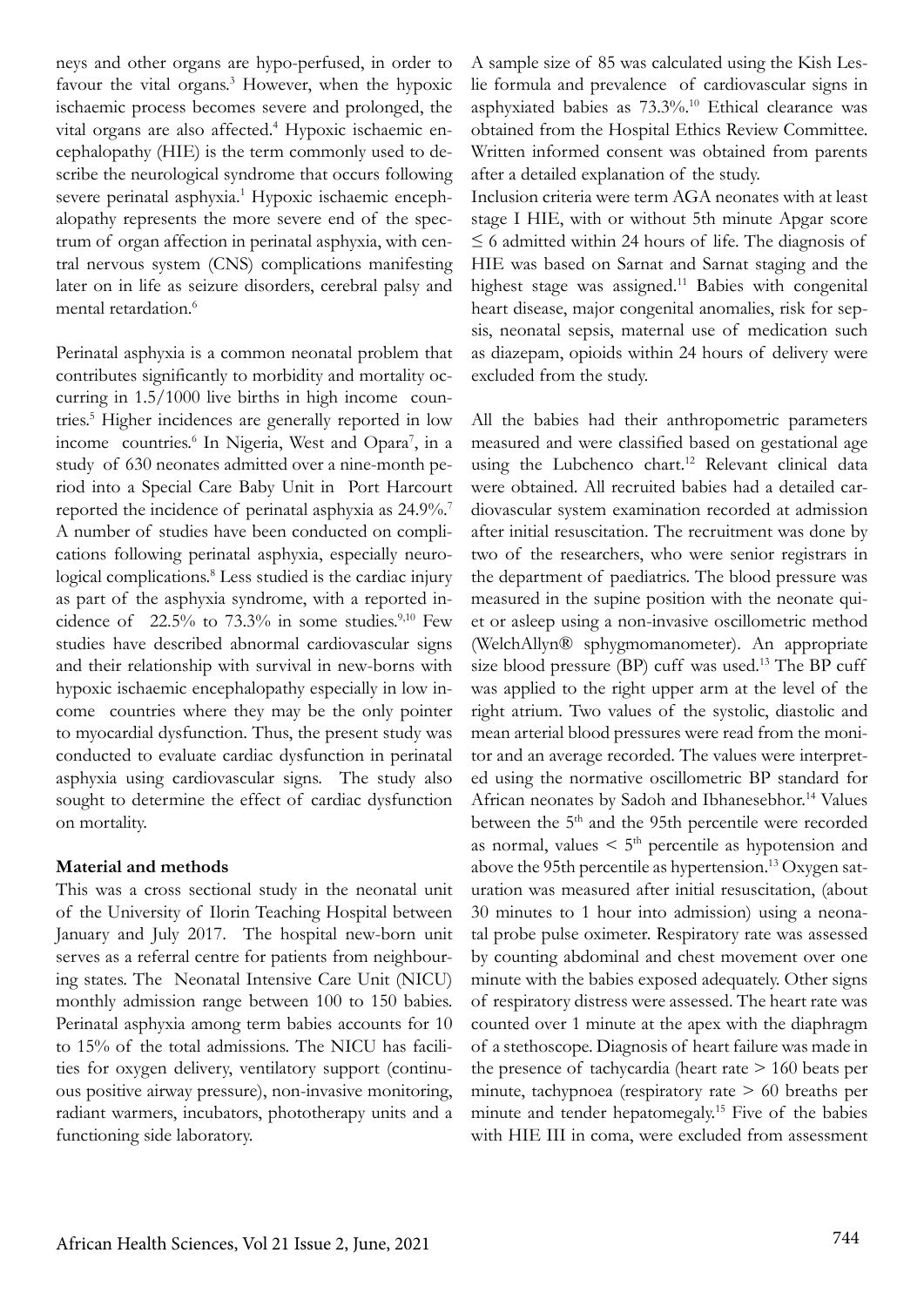of tender hepatomegaly because of difficulties in assessing tenderness in unconscious patients. In addition, diagnosis of shock was made in the presence of poor perfusion (skin colour and capillary refill >3 seconds), small pulse volume with or without hypotension.<sup>16</sup> The pulse volume was assessed by palpation of the brachial pulse using the pulp of the index and middle fingers. The pulse volume was graded as small or normal.

Data obtained was entered into a computer and analyzed using Statistical Package for Social Sciences (SPSS) software version 20.0 for Windows (SPSS Inc., Chicago, IL, USA). Frequency and mean of categorical and continuous variables were generated respectively. The Chi-square test was used to document relationship between categorical variables. Other statistical tests were used as appropriate. A p value of less than 0.05 was considered statistically significant.

#### **Results**

#### **General characteristics of the study population**

Eighty five asphyxiated neonates (AGA) with hypoxic-ischaemic encephalopathy were recruited for seven months. Twenty-three (27.0%) had HIE stage I, 52 (61.2%) had HIE stage II and 10 (11.8%) had HIE stage III. The median (IQR) age at admission was 1.5 (0.5 to 6.0) hours. The study participants comprised 51

 $(60.0\%)$  males. The mean  $\pm$  SD gestational age was 39.5  $\pm$  1.4 9 weeks), birth weight 3.0  $\pm$  0.3 (kg), occipitofrontal circumference  $34.7 \pm 1.4$  (cm), and length 49.0  $± 3.2$  (cm).

#### **Cardiovascular examination findings**

The common abnormal cardiovascular findings were respiratory distress in 55 (64.7%), small volume pulse in 49 (57.6%), hypotension in 45 (52.9%), low oxygen saturation (hypoxemia) in 41 (48.2%), reduced peripheral perfusion in 39 (45.9%) and shock in 28 (32.9%). The least common were cardiac murmur [8 (9.4%)], heart failure [5  $(5.9\%)$ ] and hypertension [1  $(1.2\%)$ ] as shown in Table 1.

#### **Comparison of cardiovascular signs across disease severity categories**

There was an increasing proportion of abnormal cardiovascular signs from HIE I through HIE II and HIE III. Global chi square demonstrated a significant difference in peripheral perfusion, oxygen saturation, pulse volume, pulse rhythm, presence of shock and heart failure, (each  $p \le 0.05$ ), across the three categories (Table 2). Further analysis of the group with HIE I against HIE II and III combined demonstrated peripheral perfusion, pulse volume and shock to be significantly different across the groups, Table 3.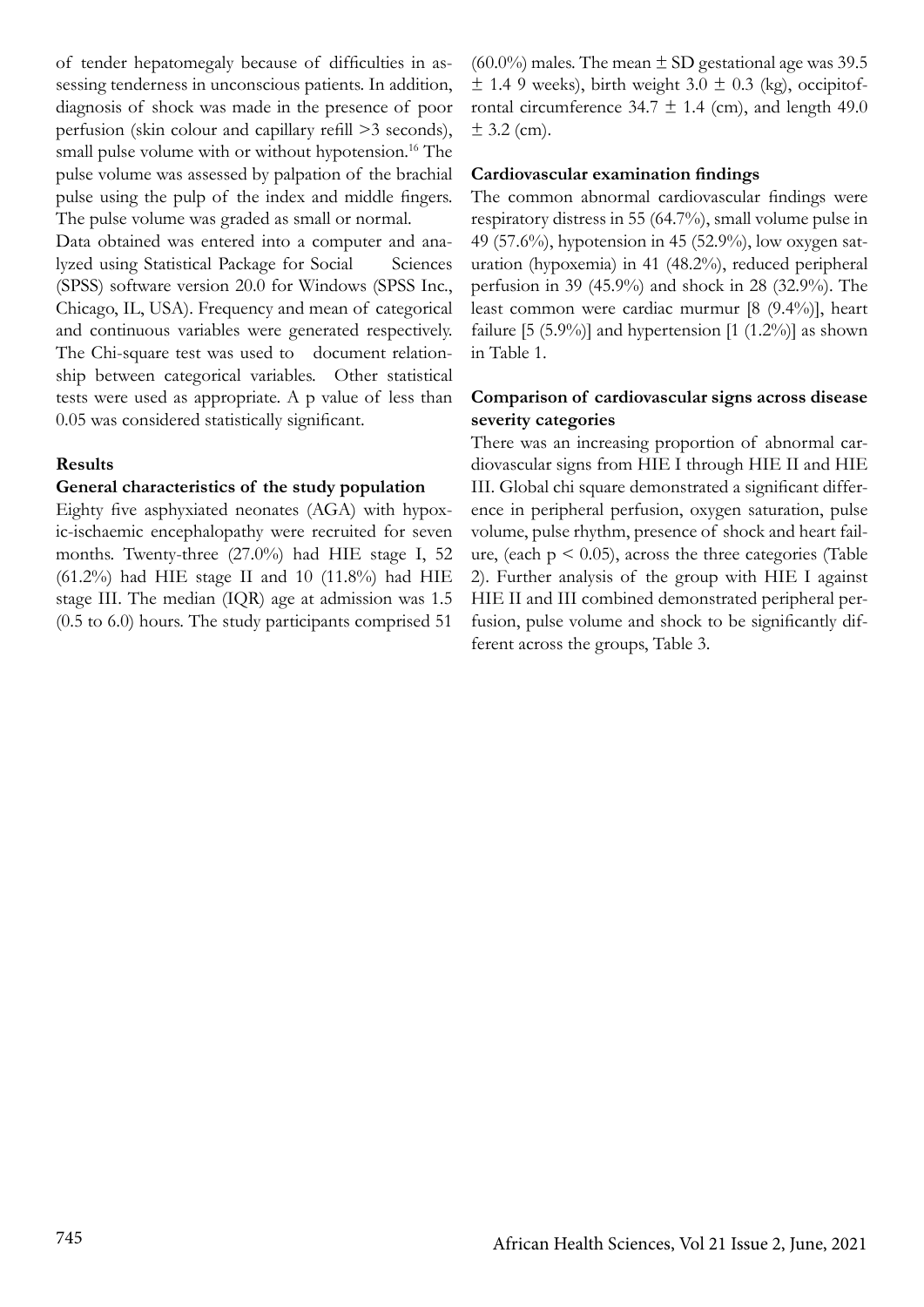|  |  | Table 1: Cardiovascular examination findings in the subjects |  |  |  |
|--|--|--------------------------------------------------------------|--|--|--|
|--|--|--------------------------------------------------------------|--|--|--|

| Variable                              | Frequency (n) | Percentage (%) |
|---------------------------------------|---------------|----------------|
| <b>Peripheral perfusion</b>           |               |                |
| Normal                                | 44            | 51.8           |
| Reduced                               | 41            | 48.2           |
| <b>Central cyanosis</b>               |               |                |
| Yes                                   | 12            | 14.1           |
| N <sub>0</sub>                        | 73            | 85.9           |
| $SPO2(\%)$                            |               |                |
| $\leq 94$                             | 41            | 48.2           |
| 95-100                                | 44            | 51.8           |
| <b>Respiratory rate (breaths/min)</b> |               |                |
| $<$ 30                                | $\mathbf{1}$  | 1.2            |
| 30-60                                 | 34            | 40.0           |
| $>60$                                 | 50            | 58.8           |
| <b>Respiratory distress</b>           |               |                |
| Yes                                   | 55            | 64.7           |
| N <sub>o</sub>                        | 30            | 35.3           |
| <b>Pulse volume</b>                   |               |                |
| Normal volume                         | 36            | 42.4           |
| Small volume                          | 49            | 57.6           |
| Heart rate (beats/min)                |               |                |
| < 120                                 | 5             | 5.9            |
| 120-160                               | 65            | 76.5           |
| >160                                  | 15            | 17.6           |
| <b>Blood pressure</b>                 |               |                |
| Hypotension                           | 45            | 52.9           |
| Normal                                | 39            | 45.9           |
| Hypertension                          | 1             | 1.2            |
| <b>Shock</b>                          |               |                |
| Yes                                   | 28            | 32.9           |
| No                                    | 57            | 67.1           |
| <b>Murmur</b>                         |               |                |
| Yes                                   | 8             | 9.4            |
| N <sub>0</sub>                        | 77            | 90.6           |
| <b>Tender hepatomegaly</b>            |               |                |
| Yes                                   | 5             | 6.3            |
| N <sub>0</sub>                        | 75            | 93.8           |
| <b>Heart failure</b>                  |               |                |
| Yes                                   | 5             | 6.3            |
| No                                    | 75            | 93.8           |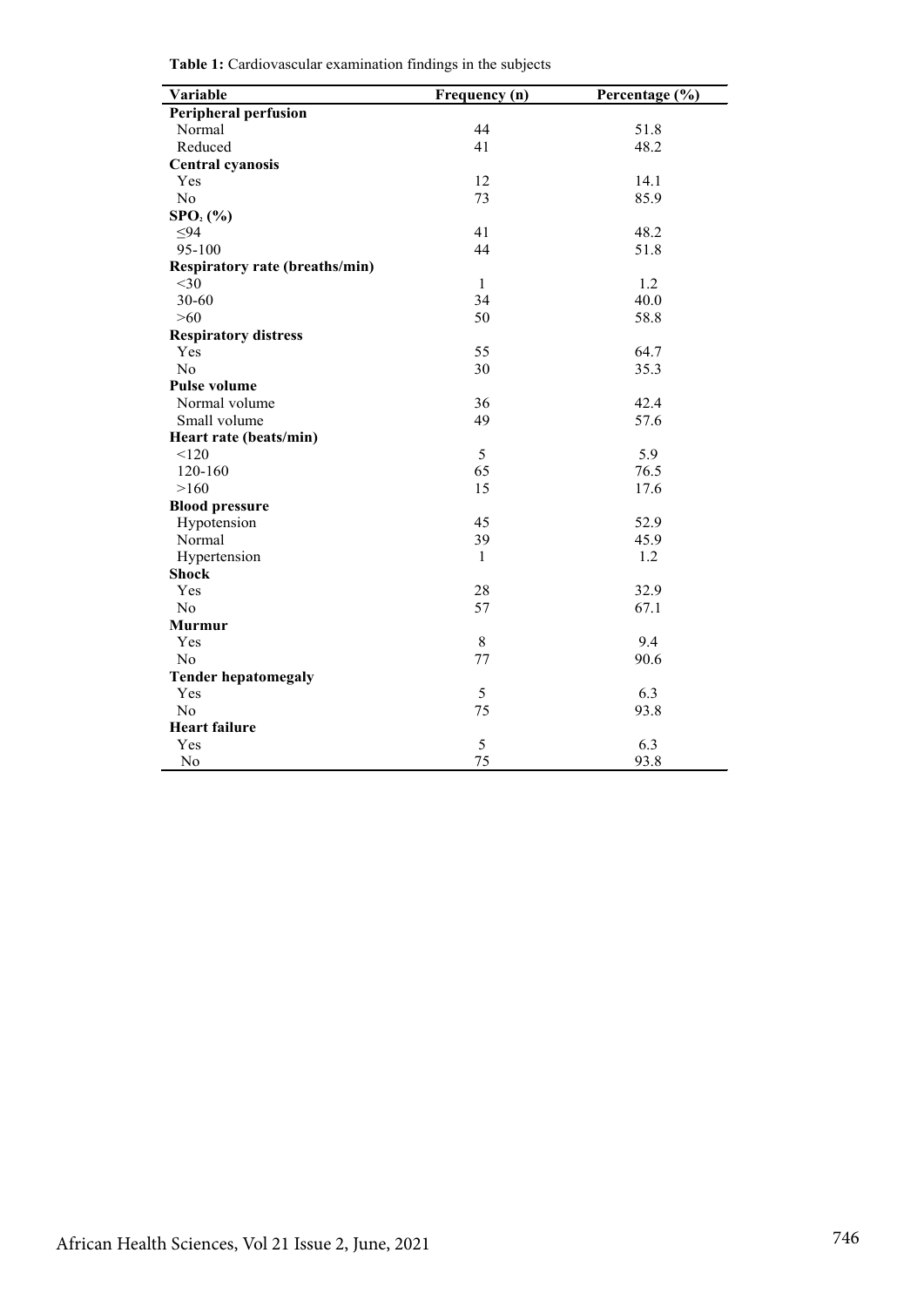| Variable                    | <b>HIE I</b>   | <b>HIE II</b>           | <b>HIE III</b>         | <b>Total</b> | $\chi^2$             | $p$ value |
|-----------------------------|----------------|-------------------------|------------------------|--------------|----------------------|-----------|
| $N=85$                      | $n=23$         | $n=52$                  | $n=10$                 | N            |                      |           |
|                             | n(%)           | n(%)                    | n(%)                   |              |                      |           |
| <b>Peripheral perfusion</b> |                |                         |                        |              |                      |           |
| Normal                      | $17(73.9)^{3}$ | $26(50.0)^{3}$          | $1(10.0)^{b}$          | 44           | 11.569               | 0.003     |
| Reduced                     | 6(26.1)        | 26(50.0)                | 9(90.0)                | 41           |                      |           |
| <b>Central cyanosis</b>     |                |                         |                        |              |                      |           |
| Yes                         | $1(4.3)^{a}$   | $7(13.5)^{ab}$          | $4(40.0)^{5}$          | 12           | $4.695$ <sup>x</sup> | 0.096     |
| No                          | 22(95.7)       | 45(86.5)                | 6(60.0)                | 73           |                      |           |
| $SPO2(\%)$                  |                |                         |                        |              |                      |           |
| $94$                        | $8(34.8)^{3}$  | $23(44.2)^{a}$          | $10(100.0)^{5}$        | 41           | 12.733               | 0.002     |
| 94-100                      | 15(65.2)       | 29 (55.8)               | 0(0.0)                 | 44           |                      |           |
| <b>Respiratory</b><br>rate  |                |                         |                        |              |                      |           |
| (breaths/min)               |                |                         |                        |              |                      |           |
| $<$ 30                      | $0(0.0)^{n}$   | $0(0.0)^{n}$            | $1(10.0)^a$            | $\mathbf{1}$ | $0.374$ <sup>x</sup> | 0.985     |
| 30-60                       | 8(34.8)        | 22(42.3)                | 4(40.0)                | 34           |                      |           |
| $>60$                       | 15(65.2)       | 30(57.7)                | 5(50.0)                | 50           |                      |           |
| <b>Respiratory distress</b> |                |                         |                        |              |                      |           |
| Yes                         | $14(60.9)^{3}$ | 33 $(63.5)^{a}$         | $8(80.0)^{3}$          | 55           | 1.208                | 0.547     |
| No                          | 9(39.1)        | 19(36.5)                | 2(20.0)                | 30           |                      |           |
| <b>Pulse volume</b>         |                |                         |                        |              |                      |           |
| Full volume                 | $18(78.3)^{3}$ | $17(32.7)$ <sup>b</sup> | $1(10.0)^{b}$          | 36           | 18.421               | $0.001$   |
| Small volume                | 5(21.7)        | 35(67.3)                | 9(90.0)                | 49           |                      |           |
| Heart rate (beats/minute)   |                |                         |                        |              |                      |           |
| < 120                       | $0(0.0)^{a}$   | $2(3.8)^{a}$            | $3(30.0)$ <sup>a</sup> | 5            | $7.138$ <sup>y</sup> | 0.129     |
| 120-160                     | 18 (78.3)      | 41 (78.9)               | 6(60.0)                | 65           |                      |           |
| >160                        | 5(21.7)        | 9(17.3)                 | 1(10.0)                | 15           |                      |           |
| <b>Blood pressure</b>       |                |                         |                        |              |                      |           |
| Hypotension                 | $12(52.2)^{a}$ | $27(51.9)^{a}$          | $6(60.0)$ <sup>a</sup> | 45           | $1.750$ <sup>x</sup> | 0.782     |
| Normal                      | 11(47.8)       | 25(48.1)                | 3(30.0)                | 39           |                      |           |
| Hypertension                | 0(0.0)         | 0(0.0)                  | 1(10.0)                | $\mathbf{1}$ |                      |           |
| <b>Shock</b>                |                |                         |                        |              |                      |           |
| Yes                         | $1(4.3)^{a}$   | $20(38.5)$ <sup>b</sup> | $7(70.0)^{5}$          | 28           | 15.447               | $0.001$   |
| No                          | 22(95.7)       | 32(61.6)                | 3(30.0)                | 57           |                      |           |
| <b>Murmur</b>               |                |                         |                        |              |                      |           |
| Yes                         | $1(4.3)^{a}$   | $6(11.5)^{a}$           | $1(12.5)^{a}$          | 8            | 0.536Y               | 0.765     |
| No                          | 22 (95.7)      | 46(88.5)                | 9(11.7)                | 77           |                      |           |
| <b>Heart failure</b>        |                |                         |                        |              |                      |           |
| Yes                         | $0(0.0)^{n}$   | $2(3.8)$ <sup>ab</sup>  | $3(60.0)$ <sup>b</sup> | 5            | 26.699 <sup>y</sup>  | $0.001$   |
| No                          | 23             | 50 (96.2)               | 2(40.0)                | 75           |                      |           |
|                             | (100.0)        |                         |                        |              |                      |           |

*a,b,c\*\* Posthoc analysis, parameters with same letter are not different while those with different letters are significantly different.*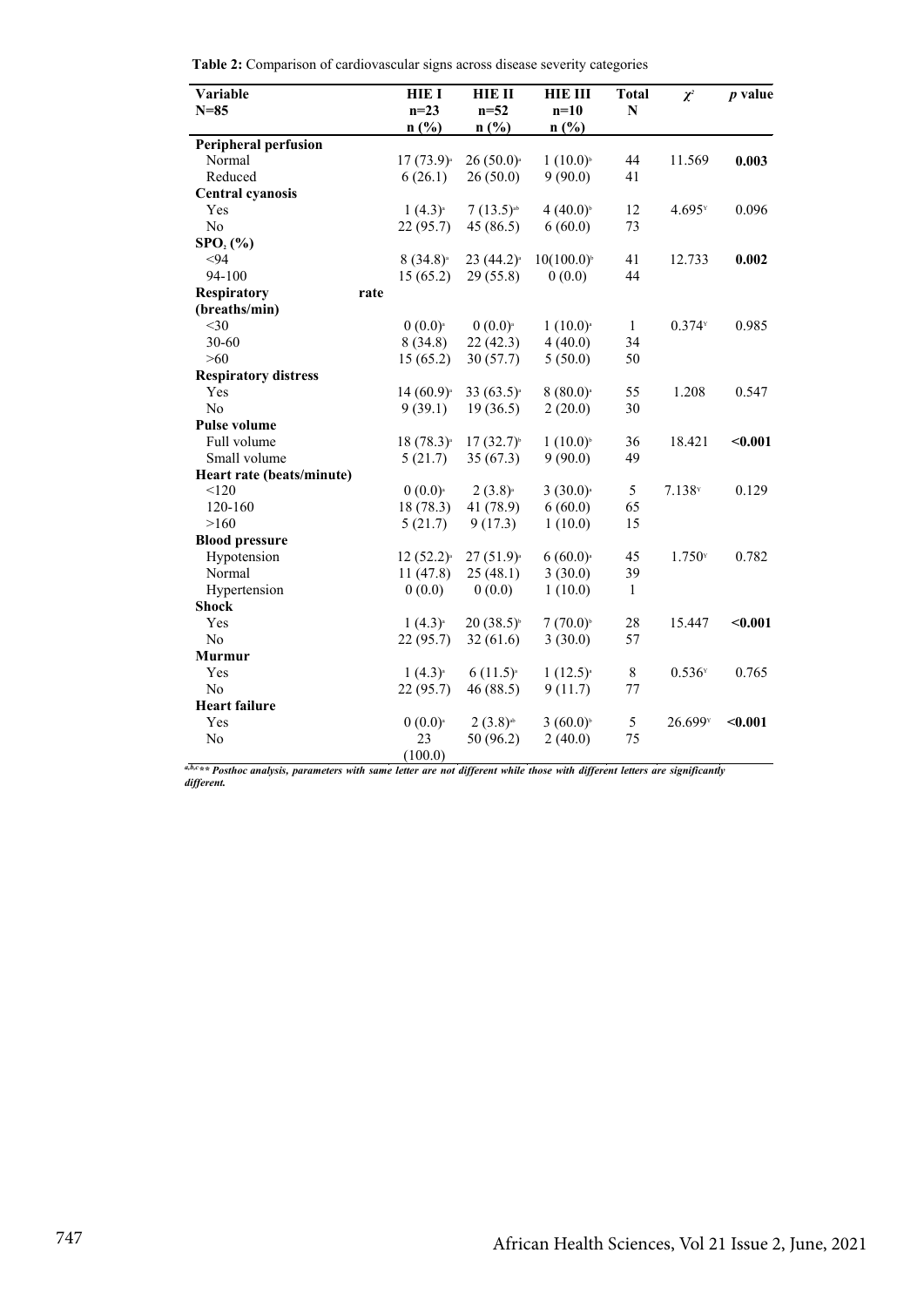| Variable                              | HIE I    | HIE II & III | <b>Total</b> | $\chi^2$ | $p$ value |
|---------------------------------------|----------|--------------|--------------|----------|-----------|
| $N = 85$                              | $n=23$   | $n=62$       | $N = 85$     |          |           |
|                                       | n(%)     | n(%)         |              |          |           |
| <b>Peripheral perfusion</b>           |          |              |              |          |           |
| Normal                                | 17(38.6) | 27(61.3)     | 44           | 6.195    | 0.013     |
| Reduced                               | 6(17.1)  | 35 (85.4)    | 41           |          |           |
| <b>Central cyanosis</b>               |          |              |              |          |           |
| Yes                                   | 1(8.3)   | 11(91.7)     | 12           | 2.482    | 0.115     |
| No                                    | 22(30.1) | 51(7.0)      | 73           |          |           |
| $SPO2(\%)$                            |          |              |              |          |           |
| < 94                                  | 8(19.5)  | 33(80.4)     | 41           | 2.285    | 0.131     |
| 94-100                                | 15(34.1) | 29(65.9)     | 44           |          |           |
| <b>Respiratory rate (breaths/min)</b> |          |              |              |          |           |
| <30                                   | 0(0.0)   | 1(100.0)     | $\mathbf{1}$ | 0.805    | 0.669     |
| 30-60                                 | 8(23.5)  | 26(76.5)     | 34           |          |           |
| $>60$                                 | 15(30.0) | 35(70.0)     | 50           |          |           |
| <b>Respiratory distress</b>           |          |              |              |          |           |
| Yes                                   | 14(25.5) | 41 (74.5)    | 55           | 0.203    | 0.652     |
| No                                    | 9(30.0)  | 21(70.0)     | 30           |          |           |
| <b>Pulse volume</b>                   |          |              |              |          |           |
| Full volume                           | 18(50.0) | 18(50.0)     | 36           | 16.652   | < 0.001   |
| Small volume                          | 5(10.2)  | 44 (89.8)    | 49           |          |           |
| Heart rate (beats/minute)             |          |              |              |          |           |
| < 120                                 | 0(0.0)   | 5(100.0)     | 5            | 2.167    | 0.338     |
| 120-160                               | 18(27.7) | 47(72.3)     | 65           |          |           |
| >160                                  | 5(33.3)  | 10(66.7)     | 15           |          |           |
| <b>Blood pressure</b>                 |          |              |              |          |           |
| Normal                                | 11(28.2) | 28(71.8)     | 39           | 0.048    | 0.827     |
| Abnormal                              | 12(26.1) | 34(73.9)     | 46           |          |           |
| <b>Shock</b>                          |          |              |              |          |           |
| Yes                                   | 1(3.6)   | 27(96.4)     | 28           | 11.671   | 0.001     |
| <b>No</b>                             | 22(38.6) | 35(61.4)     | 57           |          |           |
| <b>Murmur</b>                         |          |              |              |          |           |
| Yes                                   | 1(12.5)  | 7(87.5)      | 8            | 0.948    | 0.330     |
| No                                    | 22(28.6) | 55 (71.4)    | 77           |          |           |
| <b>Heart failure</b>                  |          |              |              |          |           |
| Yes                                   | 0(0.0)   | 5(100.0)     | 5            | 2.152    | 0.142     |
| No                                    | 23(29.3) | 52(69.3)     | 75           |          |           |

**Table 3:** Comparison of cardiovascular signs across disease severity categories HIE I against HIE II and III

#### **Comparison of cardiovascular signs across HIE categories**

Table 4 shows the comparison of the cardiovascular vital signs across the disease categories. Oxygen saturation was the only parameter with significant relationship across the HIE stages. The mean respiratory rate and heart rate in the participants (all stages) were 66.0  $\pm$ 18.94 breaths per minute and  $146.06 \pm 15.53$  beats per minute respectively. Similarly, the systolic, diastolic and mean arterial blood pressure was 58.47  $\pm$  9.70, 28.04  $\pm$ 9.03, 38.18  $\pm$  8.18 mmHg respectively.

# **Regression analysis of cardiovascular signs and HIE severity categories**

The significant cardiovascular signs in the earlier univariate analyses were subjected to multivariate logistic regression analysis with HIE categories using HIE I as reference category against HIE II and III combined. Pulse volume was the only significant cardiovascular parameter with an independent relationship (four times likelihood) among subjects with HIE II and III compared with HIE I. (Table 5)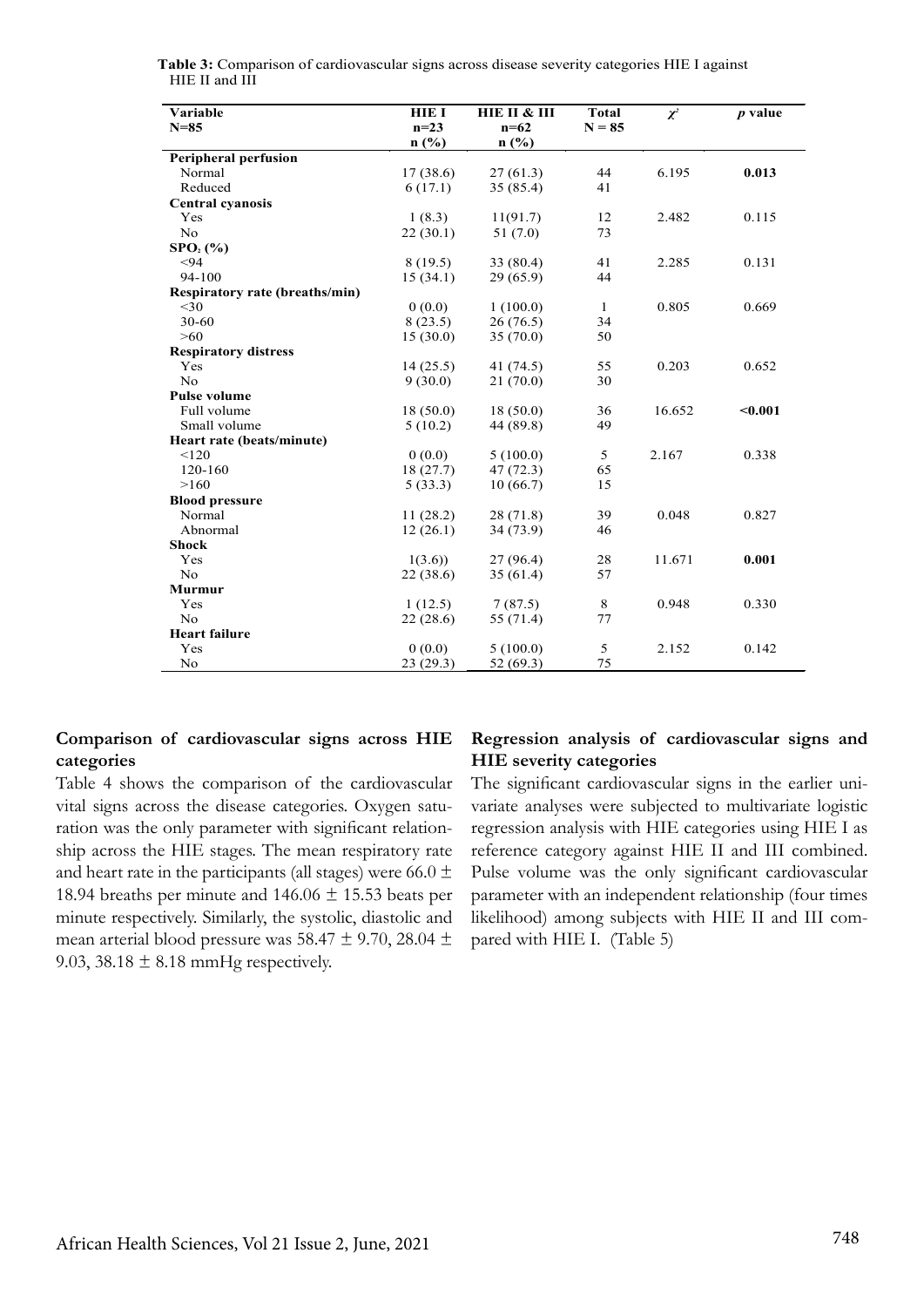|  |  |  |  |  | Table 4: Comparison of cardiovascular signs across HIE categories |
|--|--|--|--|--|-------------------------------------------------------------------|
|  |  |  |  |  |                                                                   |

| Variable                                | $HIEI n=23$      | HIE II $n=52$    | $HIE III n=10$   | F     | $\boldsymbol{p}$ |
|-----------------------------------------|------------------|------------------|------------------|-------|------------------|
|                                         | $Mean \pm SD$    | Mean $\pm$ SD    | $Mean \pm SD$    |       |                  |
| <b>Respiratory rate</b>                 | $66.9 \pm 18.4$  | $66.8 \pm 19.2$  | $60.1 \pm 19.8$  | 0.544 | 0.582            |
| (breaths/minute)                        |                  |                  |                  |       |                  |
| SPO2 (%)                                | $93.1 \pm 7.0$   | $92.5 \pm 8.6$   | $80.6 \pm 10.5$  | 9.062 | < 0.001          |
| Heart rate (beats/minute)               | $149.2 \pm 13.6$ | $145.6 \pm 14.4$ | $141.2 \pm 23.8$ | 0.973 | 0.382            |
| Systolic BP (mmHg)                      | $59.3 \pm 7.7$   | $58.8 \pm 8.7$   | $55.2 \pm 16.9$  | 0.662 | 0.519            |
| Diastolic BP (mmHg)                     | $28.6 \pm 7.8$   | $28.3 \pm 8.4$   | $25.3 \pm 14.2$  | 0.519 | 0.597            |
| Pulse pressure (mmHg)                   | $30.7 \pm 9.1$   | $30.4 \pm 9.4$   | $29.9 \pm 9.4$   | 0.260 | 0.975            |
| arterial<br>Mean<br><b>BP</b><br>(mmHg) | $38.8 \pm 6.5$   | $38.5 \pm 7.3$   | $35.3 \pm 14.5$  | 0.728 | 0.486            |

**Table 5:** Regression analysis of HIE severity categories with selected cardiovascular signs

| Variable                | в        | SЕ    | (95%<br>OD<br>Confidence<br>Interval) | $\mathbf{p}$ |
|-------------------------|----------|-------|---------------------------------------|--------------|
| HIE II & III            |          |       |                                       |              |
| Peripheral<br>perfusion | 0.363    | 0.712 | $1.438(0.36 - 5.81)$                  | 0.610        |
| <b>Pulse volume</b>     | 1.517    | 0.673 | $4.558(1.22 - 17.05)$                 | 0.024        |
| <b>Shock</b>            | $-1.489$ | 1.331 | $0.226(0.02 - 3.06)$                  | 0.263        |
| Oxygen saturation       | $-.010$  | 0.038 | $0.990(0.92 - 1.07)$                  | 0.780        |

*Reference category: HIE stage I, B\* Regression coefficient, OD\* Odd ratio*

**Relationship between stages of HIE and mortality** Five of the 85 patients with HIE died, giving a case fatality of 5.9%. The case fatality was highest with stage III disease (40.0%) and lowest with stage I (0.0%). Hypoxic ischaemic encephalopathy stage III constituted the highest proportion of 4 (80.0%) of the total mor-

 $\overline{\phantom{a}}$ 

tality. There was a significant difference between stages of HIE and mortality,  $(p < 0.001)$ , Table 6.

Regression analysis of significant cardiovascular signs with mortality

Table 7 shows binary logistic regression analysis of the significant cardiovascular signs with mortality. None of the signs was a significant predictor of mortality.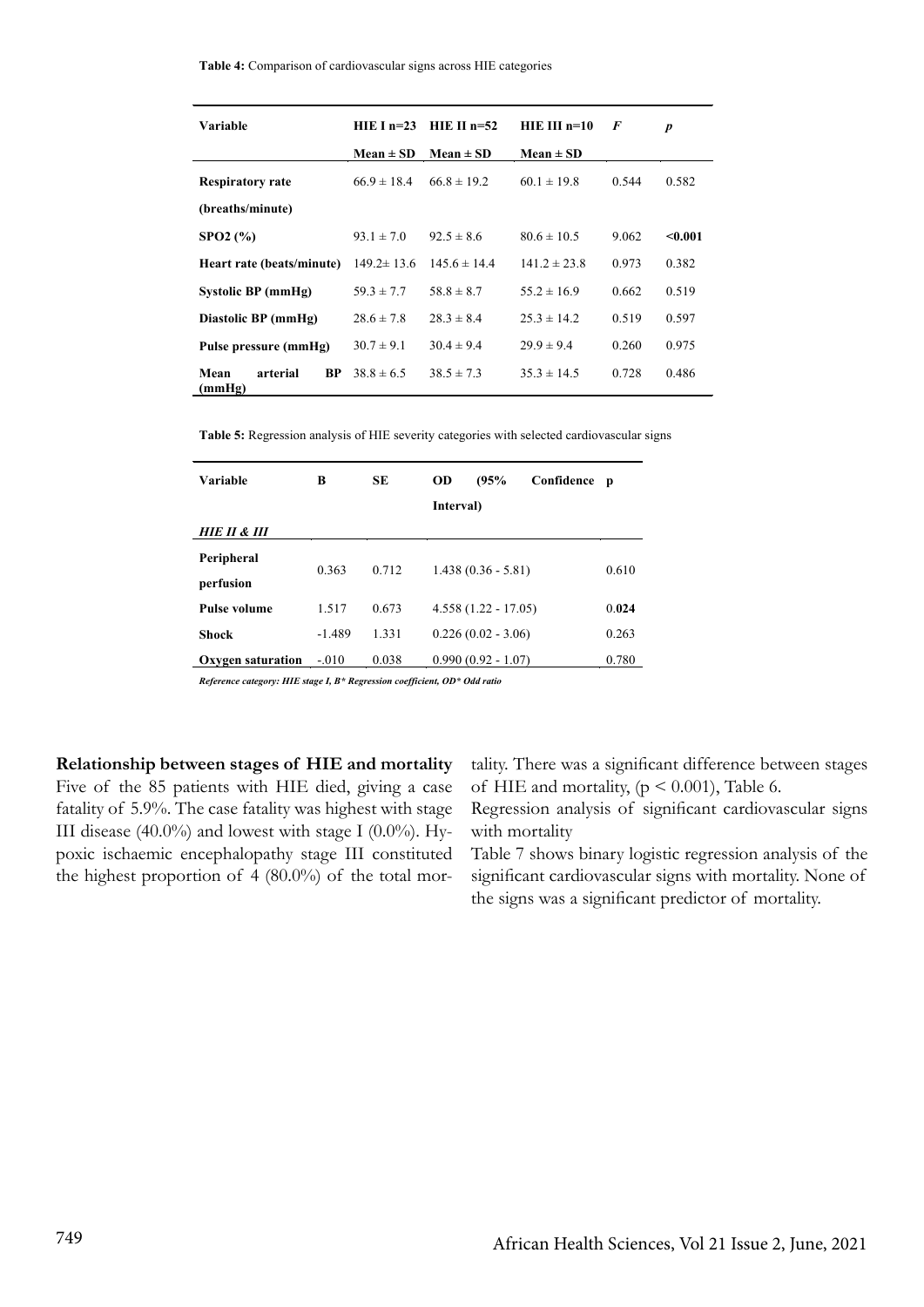**Table 6:** Relationship between stages of HIE and mortality

| Disease stage        | <b>Outcome at discharge</b>             | $\chi^2$       | <i>p</i> value |         |
|----------------------|-----------------------------------------|----------------|----------------|---------|
|                      | Survived $n$ $\left(\frac{9}{6}\right)$ | Died n $(\% )$ |                |         |
| <b>HIE</b> stage I   | 23(100.0)                               | 0(0.0)         | 23.95          | < 0.001 |
| <b>HIE</b> stage II  | 51 (98.1)                               | 1(1.9)         |                |         |
| <b>HIE</b> stage III | 6(60.0)                                 | 4(40.0)        |                |         |
| Total                | 80 (94.1)                               | 5(5.9)         |                |         |

 *HIE: hypoxic ischaemic encephalopathy*

**Table 7:** Regression analysis of significant cardiovascular signs with mortality

| Variable                    | B        | SE    |       | <b>OD</b> (Confidence Interval) |
|-----------------------------|----------|-------|-------|---------------------------------|
| <b>Peripheral perfusion</b> | $-1.221$ | 1.588 | 0.442 | $0.295(0.13-6.631)$             |
| <b>Pulse volume</b>         | $-0.727$ | 1.564 | 0.642 | $0.483(0.02 - 10.36)$           |
| <b>Shock</b>                | 0.131    | 1.610 | 0.935 | $1.140(0.49 - 26.7)$            |
| Oxygen saturation           | 0.036    | 0.042 | 0.394 | $1.036(0.96 - 1.13)$            |

*Reference category = Survival, B\* Regression coefficient, OD \*odd ratio*

#### **Discussion**

Oxygen homeostasis is critical for survival and function of all cells in the body including the myocardium. Hypoxia is characterized by inadequate oxygen delivery to the myocardium.2

Myocardial hypoxia/ischaemia following perinatal asphyxia may manifest by changes in the heart rate, poor peripheral perfusion, and rise in systemic and central venous pressure. As the myocardium fails, central venous pressure rises further, systemic pressure decreases, and the heart rate drops further.<sup>2</sup> The mean respiratory rate (66.00 breaths/minute) found in asphyxiated newborn babies with HIE in the present study is similar to 68.00 breaths/minute earlier reported among asphyxiated neonates in the United States.<sup>17</sup> Also, the mean heart rate found in the current study compares with 145 beats per minute and 146 beats per minute reported in the earlier studies. $17,18$ 

The mean systolic blood pressure (SBP) of 58.47 mmHg herein reported is close to 66.00 mmHg reported by Hall et al.<sup>17</sup> However, it is much lower than 99.10 mmHg, 76.50 mmHg, and 71.70 mmHg reported in another study, with measurement obtained at less than 15 minutes, 15 to 30 minutes and 30 to 60 minutes of life respectively.<sup>19</sup> It is this methodological difference from the current study, which obtained blood pressure recordings up to the sixth hour of life, that probably

explains the difference in observations. It has been shown that there is a hypertensive response soon after a perinatal asphyxia event: this is followed by progressive reduction in blood pressure.<sup>2</sup> Regarding diastolic blood pressure and mean arterial blood pressure, the mean values of 28.04 and 38.18 mmHg in the present study are much lower than 42.00 and 49.00 mmHg reported by Hall et al<sup>7</sup> at less than two hours of life.<sup>2</sup> It would be pertinent to explore possible methodological reasons for this difference but the earlier report did not indicate the method of blood pressure measurement. This is important since significant differences in diastolic blood pressure have been reported between oscillometric and auscultation methods.<sup>20</sup>

Hypotension was recorded in 52.9% while hypertension was documented in 1.2% of the subjects. Hypotension, being the commonest blood pressure abnormality in the current study may be related to the age at examination (up to six hours). Abnormal blood pressure in asphyxia has been linked to initial non-cerebral vasoconstriction, myocardial ischaemia and eventual heart failure.2

Respiratory distress was seen in 64.7% of asphyxiated neonates with HIE. This is within the range of 47.5% to  $66.7\%$  reported by other workers.<sup>10,21</sup>

Shock was present in 32.9% of the patients which was slightly lower than 45.0% to 48.3% reported by some authors in neonates with moderate to severe asphyx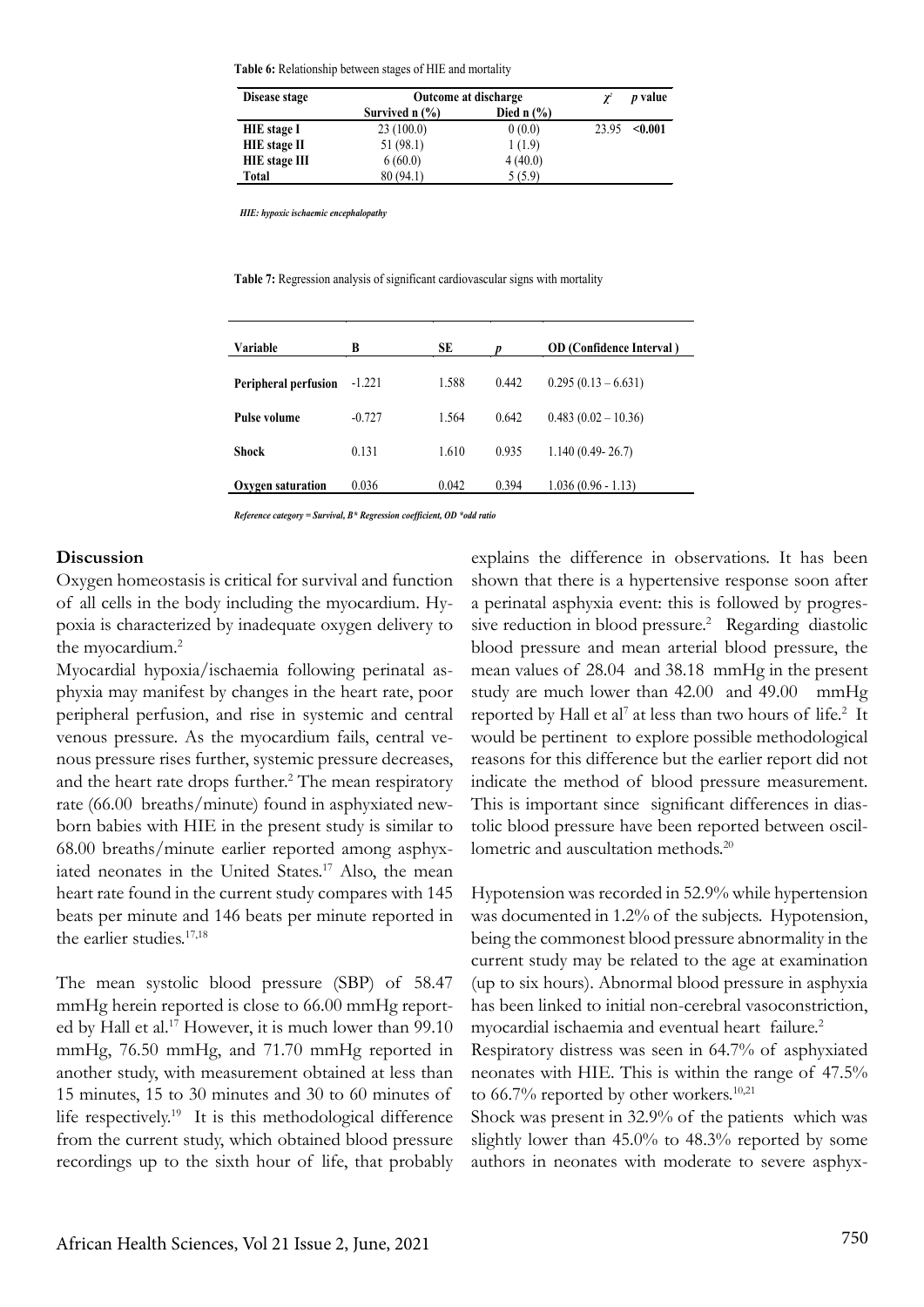ia.21,22 The lower incidence may be related to more newborn babies with mild to moderate asphyxia that constituted a large number (88.2%) in the current study. In contrast, Rajakumar et al<sup>10</sup> in India observed a lower incidence of 16.7% despite a similar study population. The higher incidence in the present study may be related to a larger sample size which was nearly thrice the number of new-born babies in the Indian study. Shock may be related to preferential shunting of blood, myocardial ischaemia, vasodilatation and blood loss.<sup>2</sup> The presence of shock in asphyxiated new-borns may be associated with worse outcome and, as such, is an important clinical cardiovascular finding.<sup>23</sup>

Cardiac failure was present in 5.9% of the patients. This is comparable to 7.5% reported among asphyxiated neonates in India.<sup>21</sup> It is, however, higher than figures of  $1.6\%$  and  $2.5\%$  reported by other workers.<sup>24</sup> On the other hand, it is considerably lower than 36.7% observed by Zhu and Nie.25 The incidence reported in the current study may be related to the study population as 11.8% had severe HIE stage. Cardiac failure is most common in the late stage of HIE as the heart is preserved in the early phase of perinatal asphyxia.<sup>2</sup>

Systolic murmurs were present in 9.4% of the patients This is close to  $10.0\%$  reported by other workers.<sup>24</sup> In contrast, it is considerably lower than 20.0% reported by Rajakumaret al.10 Systolic murmurs often result from tricuspid insufficiency following an increase in the pulmonary pressure.<sup>23</sup> It is important to note that systolic murmurs may be a normal finding in the new-born babies, as 21 per 1000 live births have been shown to have murmurs at birth without any significant cardiac abnormalities.26

Reduced peripheral perfusion was reported in about half of the patients, which is similar to 43.4% documented in an earlier study.25 Reduced peripheral perfusion occurs as a result of preferential shunting of blood so as to preserve the vital organs in the initial phase of asphyxia.2 Also, with prolonged asphyxia, heart failure ensues leading to poor circulation.<sup>2</sup> Low oxygen saturation (SPO2  $\leq$  94%) was reported in 48.2% of the patients and may be related to poor peripheral perfusion. This is considerably lower than the incidence of 80.0% reported in the first 15 minute of life in another study.<sup>27</sup> Since new-borns in the present study were examined at higher postnatal ages of up to six hours, they would be expected to have higher oxygen saturation. The increasing incidence of abnormal cardiovascular signs with

HIE severity in this study is consistent with findings by other authors.10,24 The documentation of pulse volume as the only parameter with an independent relationship with HIE severity in the present study is not out of place, as most of the significant parameters have a relationship with pulse volume.

None of the clinical signs was a significant predictor of mortality. It is difficult to compare our findings on the relationship between cardiovascular signs and stages of HIE because other studies did not subject these parameters to statistical tests.

#### **Conclusion**

The significant cardiovascular signs of clinical interest in HIE were poor peripheral perfusion, hypoxemia, small pulse volume, shock and heart failure. Pulse volume was the only parameter with independent relationship with HIE severity. None of the prarameters had any relationship with mortality. Identification of these signs may be a pointer to myocardial related ischaemic injury in asphyxiated neonates.

A large scale study among term asphyxiated babies with documentation of blood gases to assess the severity of metabolic acidosis is recommended. Electrocardiography and echocardiography might enhance our understanding of the cardiovascular status among the asphyxiated babies.

# **Financial support/ Sponsorship**

Nil.

#### **Conflict of interest**

None.

# **References**

1. Malcolm I, Vries L. Hypoxic-ischemic encephalopathy. In: Martin RJ, Fanaroff AA, Walsh MC, editors. Fanaroff and Martin's Neonatal Perinatal Medicine Disease of the Fetus and Infant. 8<sup>th</sup> editio. *Philadelphia*: *Mosby Elsevier*; 2006. p. 113–20.

2. Tina AL, Neil AF. Resuscitation in the delivery room. In: Christine AG, Sherin UD, editors. Avery's Disease of the Newborn. 9th ed. *Philandephian: Saunder, Elsevia Inc*; 2012. p. 328–34.

3. Cohn HE, Sacks EJ, Heyman MA, Abraham M Rudolph. Cardiovascular responses to hypoxemia and acidemia in fetal lambs. *Am J Obstet Gynecol*. 1974;120:817– 24. PubMed .

4. Pereira DN, Procianoy RS, Zatti H, Schlabendorff M. Manifestações clínicas em recém-nascidos a termo